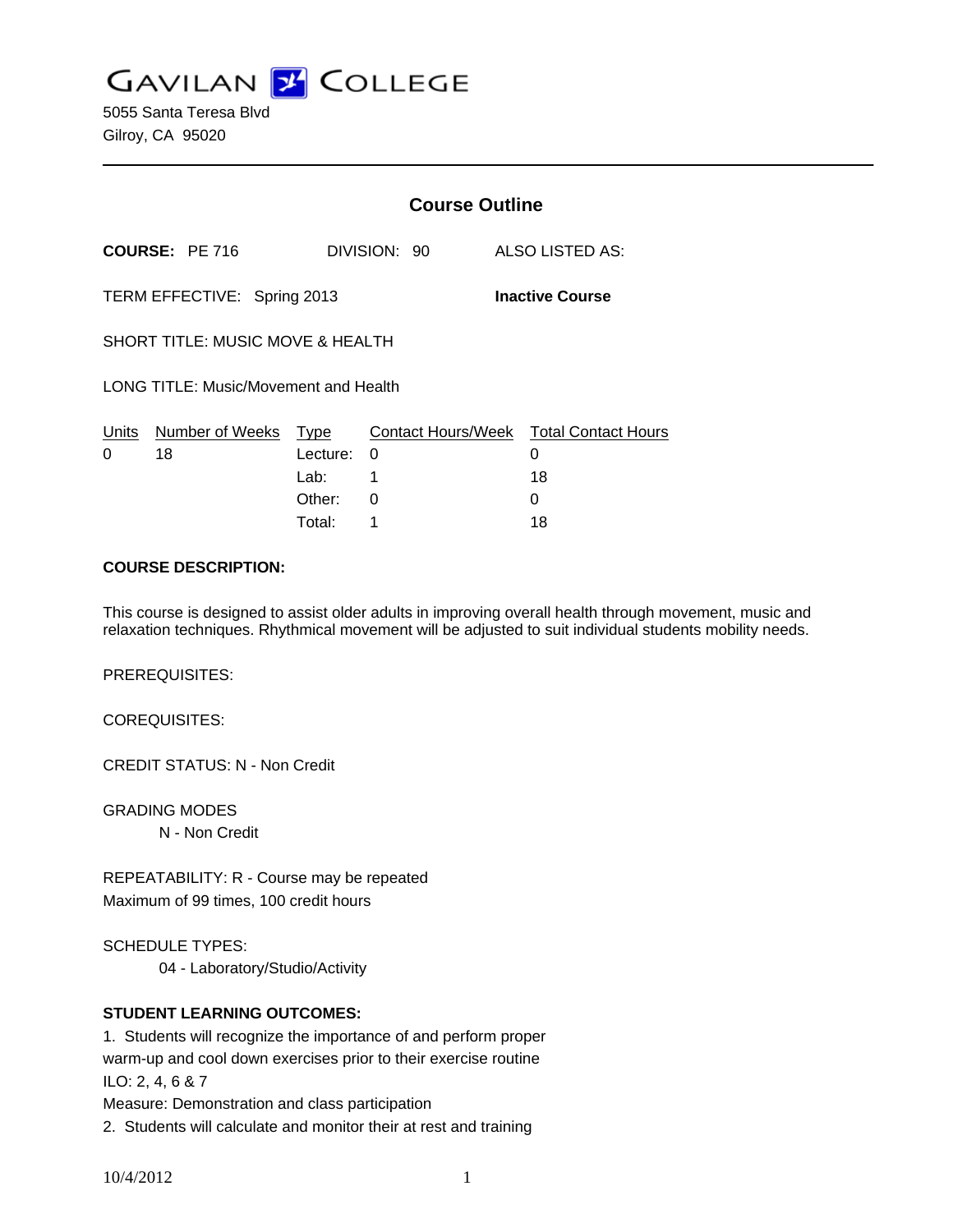heart rates. ILO: 2, 4, 6 & 7 Measure: Instructor observation 3. Students will have improved cardiovascular fitness, increased muscular strength and endurance and improved body composition and flexibility ILO: 2,6 & 7 Measure: Pre and post assessment 4. Students will discover how various styles and components of music will be incorporated into their workout routines for both exercise, enjoyment and relaxation. ILO: 2, 5, 7, & 4 Measure: Class participation and instructor observation 5. Students will develop a greater understanding of their body anatomy and physiology and discover why movement and balance is critical to the aging process. ILO: 7, 2, 1 & 4 Measure: Oral response 6. Students will perform a self-directed exercise routine choreographed to music. ILO: .5, 6, 4, 2 & 1 Measure: Performance and demonstration 999999

### **CONTENT, STUDENT PERFORMANCE OBJECTIVES, OUT-OF-CLASS ASSIGNMENTS**

Inactive Course: 09/24/2012

WEEK 1-2 4 HOURS

Introduction to the course content and the class expectations. Under supervision the students will learn how to calculate and monitor their at rest and training heart rates. Fitness assessments will be conducted on the students to determine cardio vascular fitness, muscle strength and endurance, body composition and flexibility. Appropriate warm up and cool down exercises will be discussed for their importance to any exercise routine and individual mobility needs. They will be demonstrated and the students will have the opportunity to practice them.

### WEEK 3-4 4 HOURS

Students will be given an overview of basic anatomy and physiology involving the various muscle groups and body organs and their importance in body dynamics and healthy aging. Exercise is presented as a key prescription for healthy aging. Students will explore the progressive loss of bone mass caused by a lack of physical activity and how this impacts muscle tone, flexibility and strength. Appropriate exercises for maintenance of cardiovascular conditioning, body toning and strengthening, body flexibility and mobility for the older adult will be demonstrated and practiced.

Students will also be given a basic overview of music and how various styles and components of music will be incorporated into their workout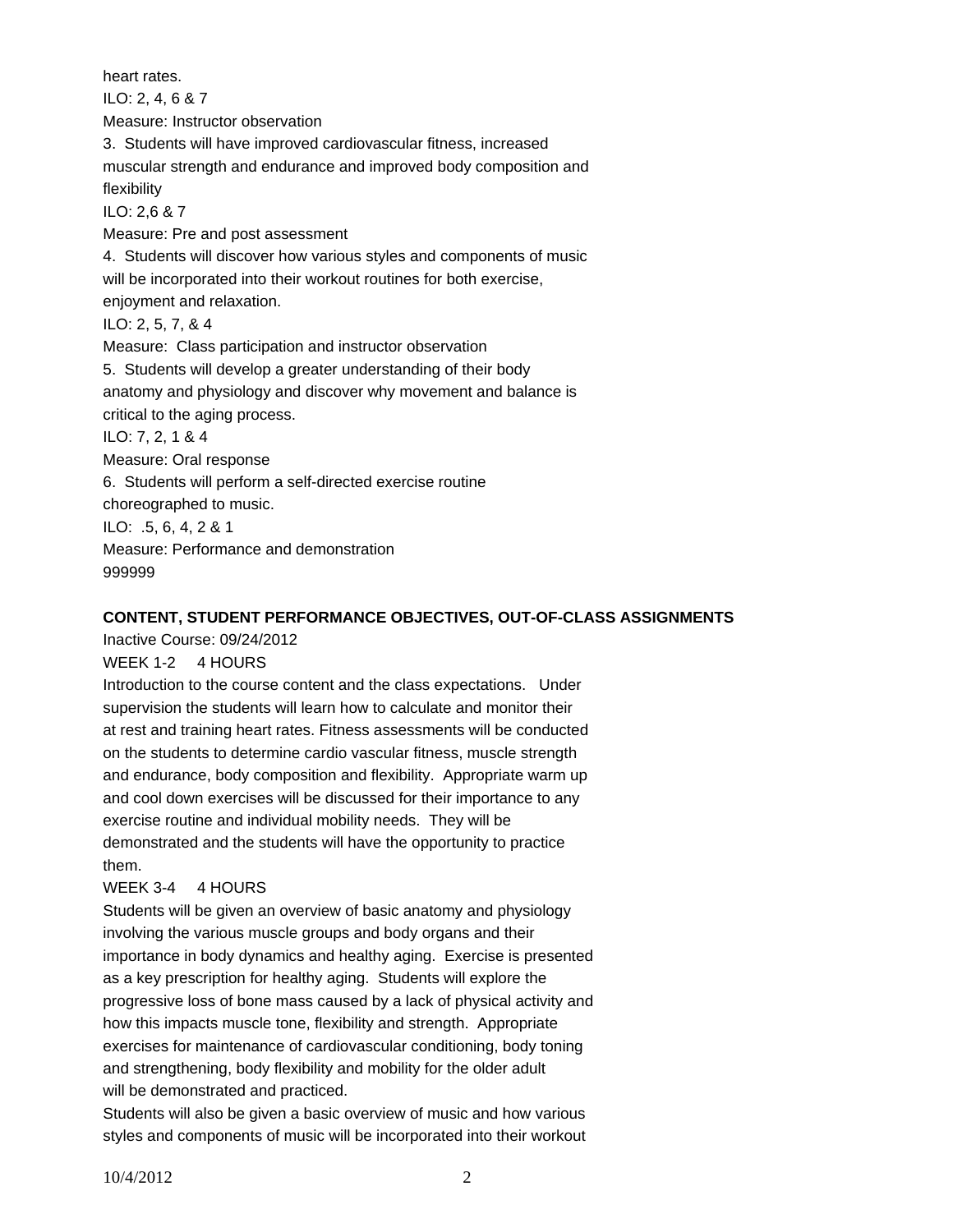routines for both exercise and enjoyment.

WEEK 5-6 4 HOURS

Students will observe video tapped demonstrations of choreographed routines in skating and dancing and be able to identify various styles and components of music and how they are set to body movements. Additional appropriate exercises for maintenance of cardiovascular conditioning, body toning and strengthening, body flexibility and mobility for the older adult will be demonstrated and practiced. WEEK 7 2 HOURS

Mini-review of the components of the class and individual progress review. Students will meet in small groups and discuss health benefits (if any) and how they have been able to apply these techniques in the class workouts. Assignment: each student will organize an individual 1-3 minute choreographed routine as part of a class performance for the last class meeting. Guest speakers will demonstrate choreographed routines.

### WEEK 8-17 2-18 HOURS

Under supervision students will participate in a 30 minute choreographed exercise routine designed by the instructor incorporating the cardiovascular and strength building exercises that were learned in the class.

WEEK 18 2 HOURS

Students will participate in a post fitness assessment, class survey and evaluation.

### **METHODS OF INSTRUCTION:**

The methods of instruction will be lecture, demonstrations, performances and small group discussions.

# **METHODS OF EVALUATION:**

# **REPRESENTATIVE TEXTBOOKS:**

# **ARTICULATION and CERTIFICATE INFORMATION**

 Not Transferable UC TRANSFER: Not Transferable Associate Degree: CSU GE: IGETC: CSU TRANSFER:

### **SUPPLEMENTAL DATA:**

Basic Skills: N Classification: L Noncredit Category: H Cooperative Education: